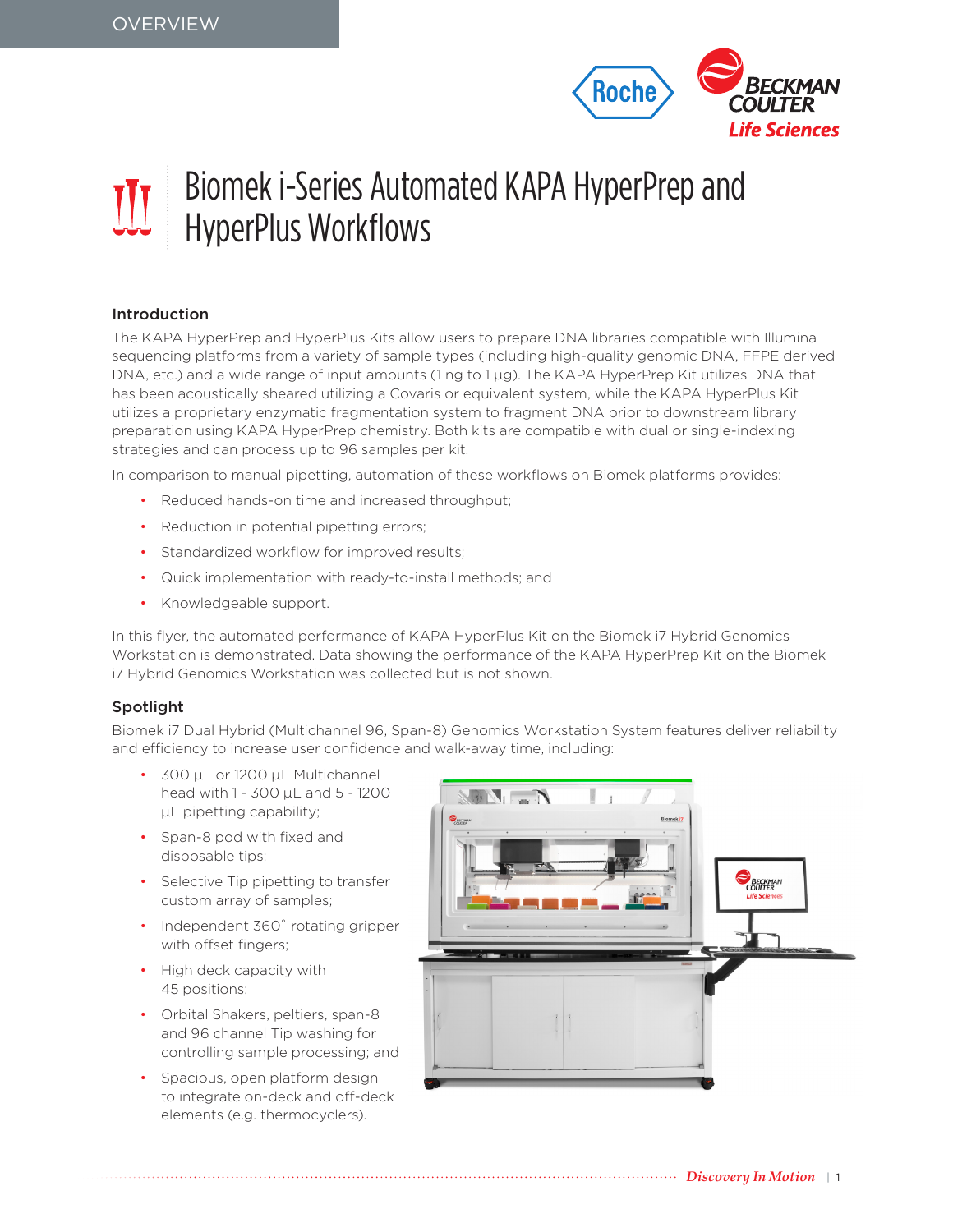## Automated method



Figure 1. KAPA HyperPrep/HyperPlus automated method workflow.

Automation provides increased efficiency by reducing hands-on time (Table 1). The complete method (Figure 1) can be run with full walk away capability but does include logical start and stop points assigned based on Roche's recommendations. This provides users flexibility in workflow scheduling, allowing each laboratory to address their individual requirements for sample processing and throughput. Each section of the workflow shown above with a Method Start Location icon can serve as a place to begin for error-recovery purposes. The automation method also includes a variety of options for post-ligation and post-amplification SPRI (Solid Phase Reversible Immobilization) cleanups using AMPure XP, allowing the user to select a single cleanup, a double cleanup, or a single cleanup followed by size selection.

| Metric                                                    | <b>KAPA</b><br><b>HyperPrep</b> | <b>KAPA HyperPrep</b><br><b>PCR Free</b> | <b>KAPA</b><br><b>HyperPlus</b> | <b>KAPA HyperPlus</b><br><b>PCR Free</b> |
|-----------------------------------------------------------|---------------------------------|------------------------------------------|---------------------------------|------------------------------------------|
| Sample Throughput                                         | 96                              | 96                                       | 96                              | 96                                       |
| Hands On Time                                             | 20 min                          | 20 min                                   | 20 min                          | 20 min                                   |
| Biomek Run Time                                           | 3 hr. 50 min                    | 2 hr. 41 min                             | 4 hr. 2 min                     | 2 hr. 52 min                             |
| Total Run Time                                            | 4 hr. 10 min                    | 3 hr. 1 min                              | 4 hr. 22 min                    | 3 hr. 12 min                             |
| Number of User Interactions<br>(Aside From Initial Setup) | Ω                               | О                                        | $\circ$                         |                                          |

Table 1. Estimated run times for the KAPA HyperPrep and HyperPlus Kits on the Biomek i7 Hybrid Genomics Workstation. Timing estimates based a single post-ligation cleanup, and if PCR is conducted, 10 cycles of library amplification and a single post-amplification cleanup.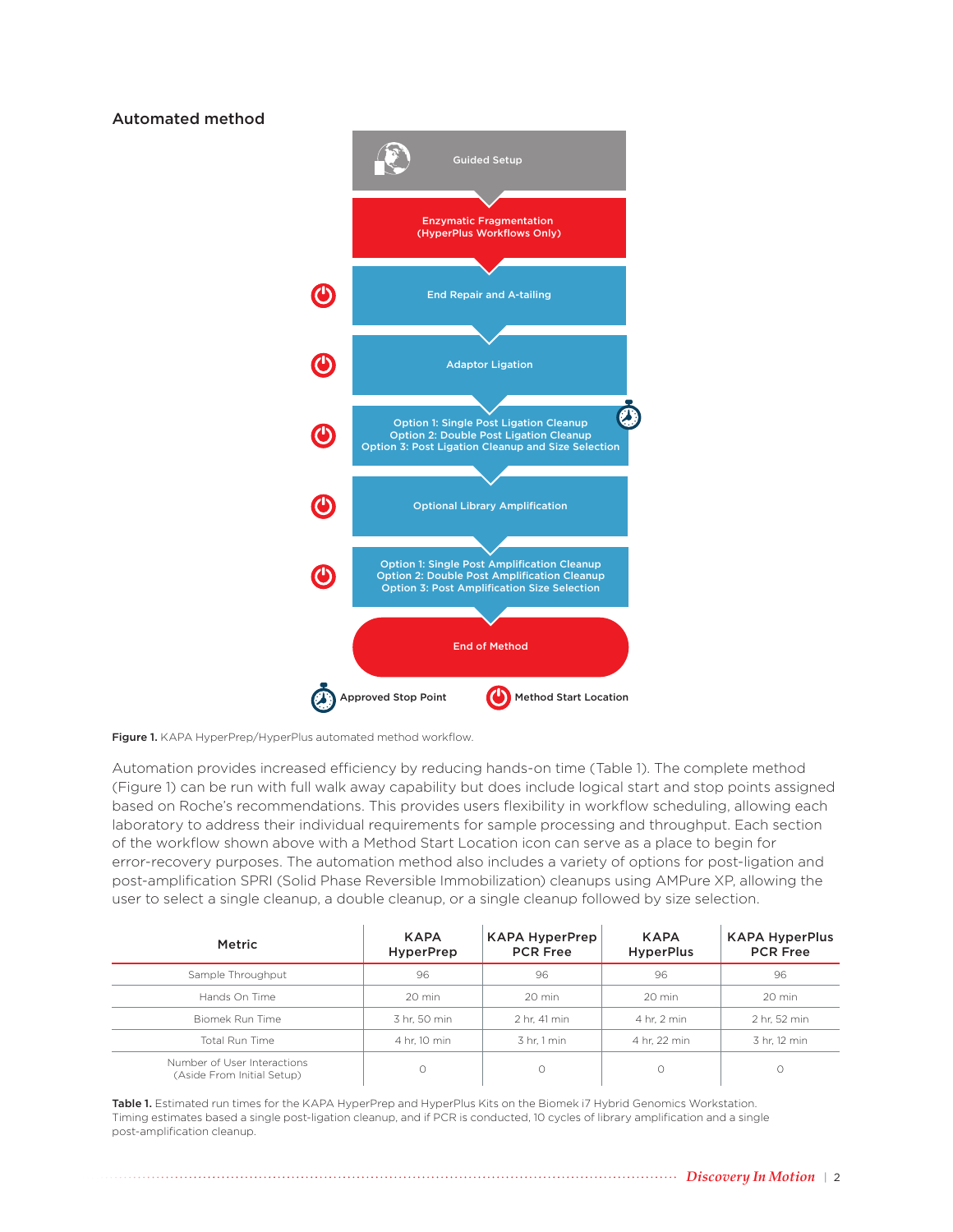The software provides several user-friendly features such as:

#### 1. Biomek Method Launcher (BML)

BML is a secure interface for method implementation without affecting method integrity. It allows the users to remotely monitor the progress of the run. The manual control options provide the opportunity to interact with the instrument, if needed.

| <b>BIOMEK METHOD LAUNCHEK</b>             |                     |                     |                  | $\cup$ $ \cup$<br>$\mathbf{x}$ |
|-------------------------------------------|---------------------|---------------------|------------------|--------------------------------|
| SELECT A METHOD TO RUN                    |                     |                     | Q filter methods | Ó                              |
| Roche                                     |                     |                     |                  |                                |
| 1000<br>0101<br>1101<br>0101<br>0101      |                     |                     |                  |                                |
| KAPA HyperPrep<br>HyperPlus for Biomek i7 |                     |                     |                  |                                |
|                                           |                     |                     |                  |                                |
|                                           |                     |                     |                  |                                |
|                                           |                     |                     |                  |                                |
|                                           | B<br><b>METHODS</b> | 嚕<br>MANUAL CONTROL | 目<br>REPORTS     |                                |

Figure 2. Biomek Method Launcher provides an easy interface to launch the method.

### 2. Method Options Selector (MOS)

MOS enables selection of plate processing and sample number options to maximize flexibility, adaptability and the ease of method execution.

| Roche's KAPA HyperPrep/HyperPlus DNA Library Preparation                      |                                           |
|-------------------------------------------------------------------------------|-------------------------------------------|
| <b>Optimized for Biomek i7 Hybrid</b>                                         | <b>Automated by Beckman Coulter, Inc.</b> |
| <b>General Options</b>                                                        |                                           |
| <b>Select Workflow: HyperPlus</b><br>÷                                        |                                           |
| Enter Number of Samples:<br>96<br>1 to 96 samples                             |                                           |
| Use On-Deck Thermocycler for Library Amplification? Yes                       |                                           |
| <b>Workflow Options</b>                                                       |                                           |
| Perform Enzymatic Fragmentation                                               |                                           |
| Select Fragmentation Incubation Time:<br>25<br>3 to 40 minutes                |                                           |
| Select Fragmentation Incubation Temperature:<br>37<br>20°C to 50°C.           |                                           |
| Perform End Repair and A-tailing                                              |                                           |
| Perform Adapter Ligation                                                      |                                           |
| Adapter Labware Option: Index Adapters in 96 Well Plate                       |                                           |
| Adapter Transfer Option: Automatic Adapter Transfer                           |                                           |
| Adapter Plate Starting Position: A1                                           |                                           |
| Select Ligation Incubation Time:<br>15<br>15 minutes to 240 minutes (4 hours) |                                           |
| Perform Post Ligation Cleanup/Size Selection                                  |                                           |
| Select Post Ligation Cleanup Option Single Cleanup<br>۰                       |                                           |
| Perform PCR V                                                                 |                                           |
| Select Number of PCR Cycles 10 cycles v                                       |                                           |
| Perform Post PCR Cleanup/Size Selection                                       |                                           |
| Select Post PCR Cleanup Option Single Cleanup                                 |                                           |
|                                                                               |                                           |
| Abort<br>Start run                                                            |                                           |
|                                                                               |                                           |

Figure 3. Biomek Method Options Selector enables users to select the desired workflow, sample number, and a variety of workflow customization options.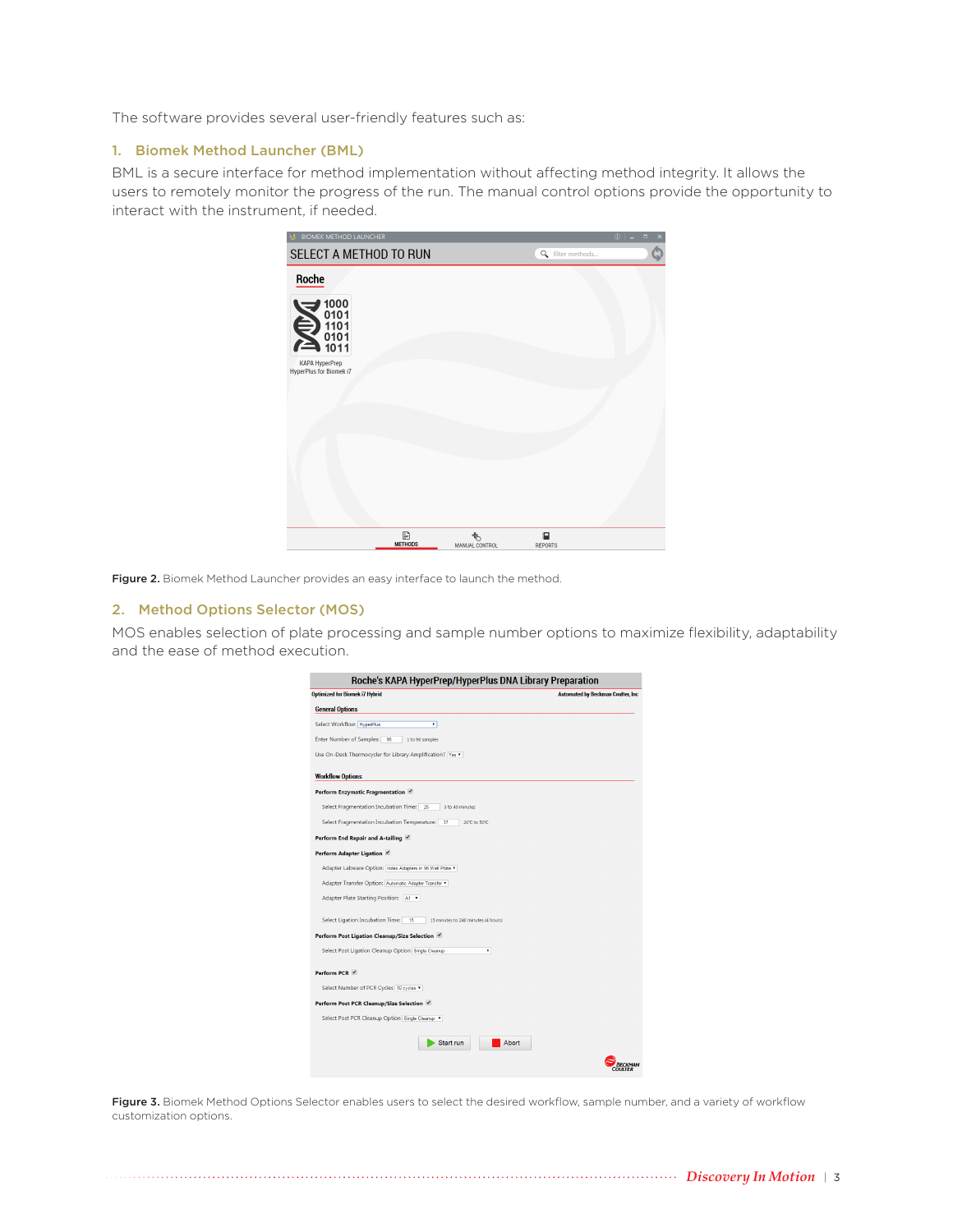#### 3. Guided Labware Setup (GLS)

GLS is generated based on options selected in the MOS and provides the user specific graphical setup instructions with reagent volume calculation and step-by-step instructions to prepare reagents.



Figure 4. Guided Labware Setup indicates reagent volumes and guides the user for correct deck setup.

### Experimental Design

In Experiment 1, Coriell NA12891 DNA was used as template for a KAPA HyperPlus run of eight samples, testing the upper and lower limits of the workflow, along with a midpoint. Three 1 ng replicates, three 50 ng replicates and two 1000 ng replicates were produced, along with a set of manually prepared libraries for comparison. DNA was fragmented for 30 minutes at 37ºC. The manual libraries were prepared according to Roche specifications, while the automated libraries were prepared using more stringent post-ligation and post-amplification cleanups (0.75X and 0.95X SPRI ratios, respectively). Library amplification was performed and 1 ng, 50 ng, and 1000 ng inputs were cycled separately (16, 6, and 3 cycles, respectively). For libraries produced on the Biomek i7, all incubations and library amplification were performed on deck using the Life Technologies Automated ThermoCycler (ATC). Library size distributions were assayed on the Agilent 2100 Bioanalyzer using the High Sensitivity DNA assay. Post-ligation and post-amplification yields were assessed using the KAPA Library Quantification Kit.

In Experiment 2, a full 96 well plate was processed to assay for the presence of plate effects. A single DNA input amount was used (50 ng Coriell NA12891), and all library preparation and automation conditions were kept consistent with Experiment 1. Final library concentration for all 96 samples was measured using Qubit. Library size distribution was assessed for a subset of libraries (Figure 5) using the High Sensitivity DNA assay on the Agilent 2100 Bioanalyzer.

|         |                               | <b>Divalially Co.</b> Tool Flator |   |   |   |   |   |    |    |    |
|---------|-------------------------------|-----------------------------------|---|---|---|---|---|----|----|----|
| Adapter |                               |                                   |   |   |   |   |   |    |    |    |
|         |                               |                                   | 3 | ю | 6 | 8 | 9 | 10 | 11 | 12 |
|         | A                             |                                   |   |   |   |   |   |    |    |    |
|         | в                             |                                   |   |   |   |   |   |    |    |    |
|         | $\overline{\phantom{a}}$<br>v |                                   |   |   |   |   |   |    |    |    |
|         | D                             |                                   |   |   |   |   |   |    |    |    |
| 10      |                               |                                   |   |   |   |   |   |    |    |    |
| 12      |                               |                                   |   |   |   |   |   |    |    |    |
| 15      | G                             |                                   |   |   |   |   |   |    |    |    |
| 18      |                               |                                   |   |   |   |   |   |    |    |    |
|         |                               |                                   |   |   |   |   |   |    |    |    |

**Bioanalyzer Test Plate:** 

Figure 5. Visual representation of which libraries were selected for sizing assessment.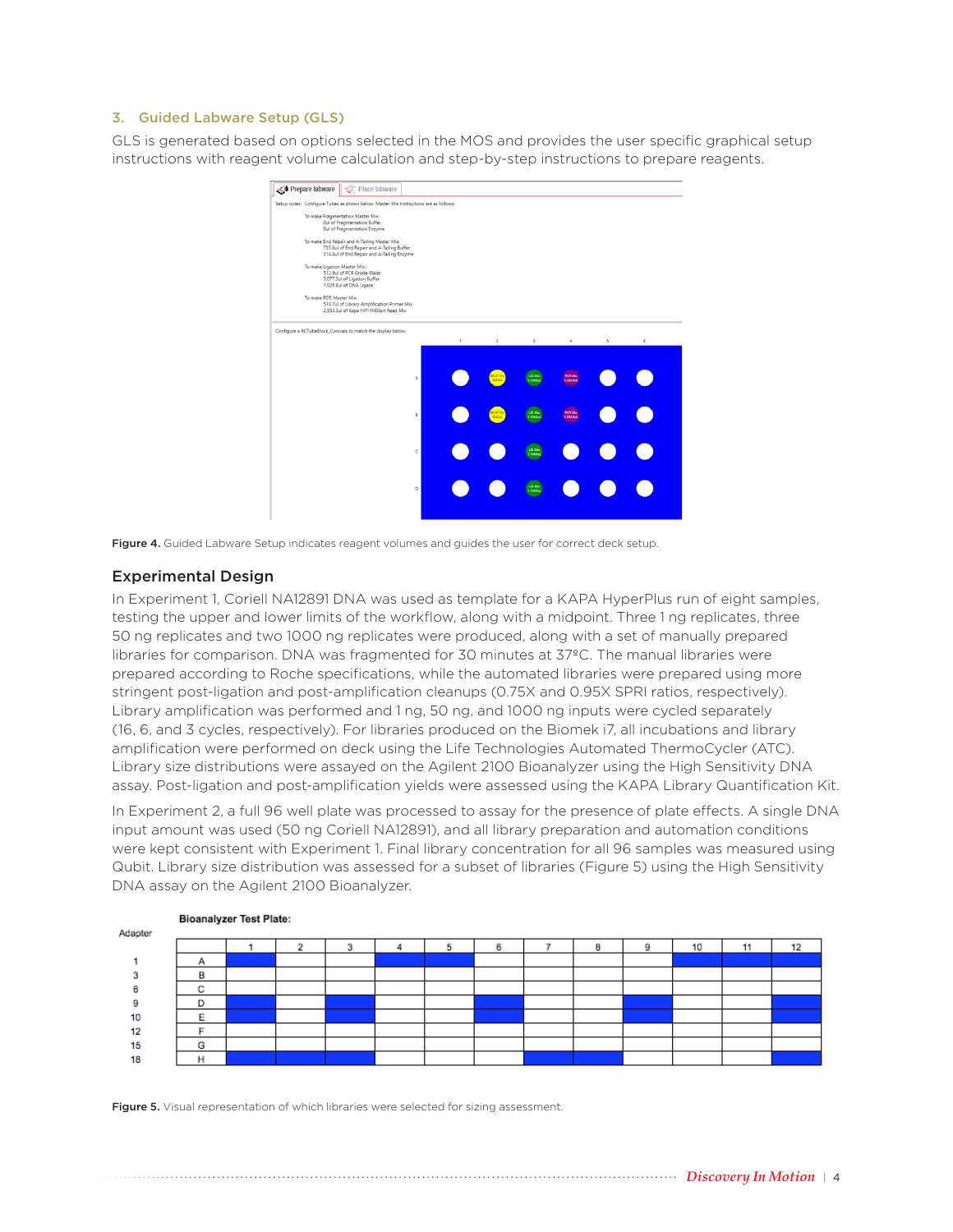## Experimental Results and Discussion

Experiment 1 results showed equivalent post-ligation and post-amplification yields between the automation and manually prepared libraries across a wide range of input amounts (Figures 6a and 6b). This suggests equivalency with respect to library complexity, as well as amplification efficiency. Additionally, library size distributions were comparable between automated and manual preparations. Representative data is shown for 50 ng libraries (Figure 7).



Figure 6. Post-ligation (a) and post-amplification (b) yields indicate the automated method produces libraries with comparable yields to manually prepared samples.

*\* Due to a qPCR error, data is shown for a single replicate of this condition.*



Figure 7. Representative library traces of the 50 ng samples show consistent sizing between automated and manual libraries. The average mode size of the manual libraries was 267 bp, while the automated library average mode size was 266 bp.

Experiment 2 final library yields showed consistent results across the plate (Figure 8). All individual columns and rows show average yields that are comparable to each other, as well as to the full plate average. Similar to the yield data, sizing results showed consistency across individual columns and rows in comparison to the full plate average mode (Figure 9). Overall, results do not indicate the presence of significant plate effects.



Figure 8. Final library yield of all 96 KAPA HyperPlus libraries generated by the automated method are consistent across columns and rows.